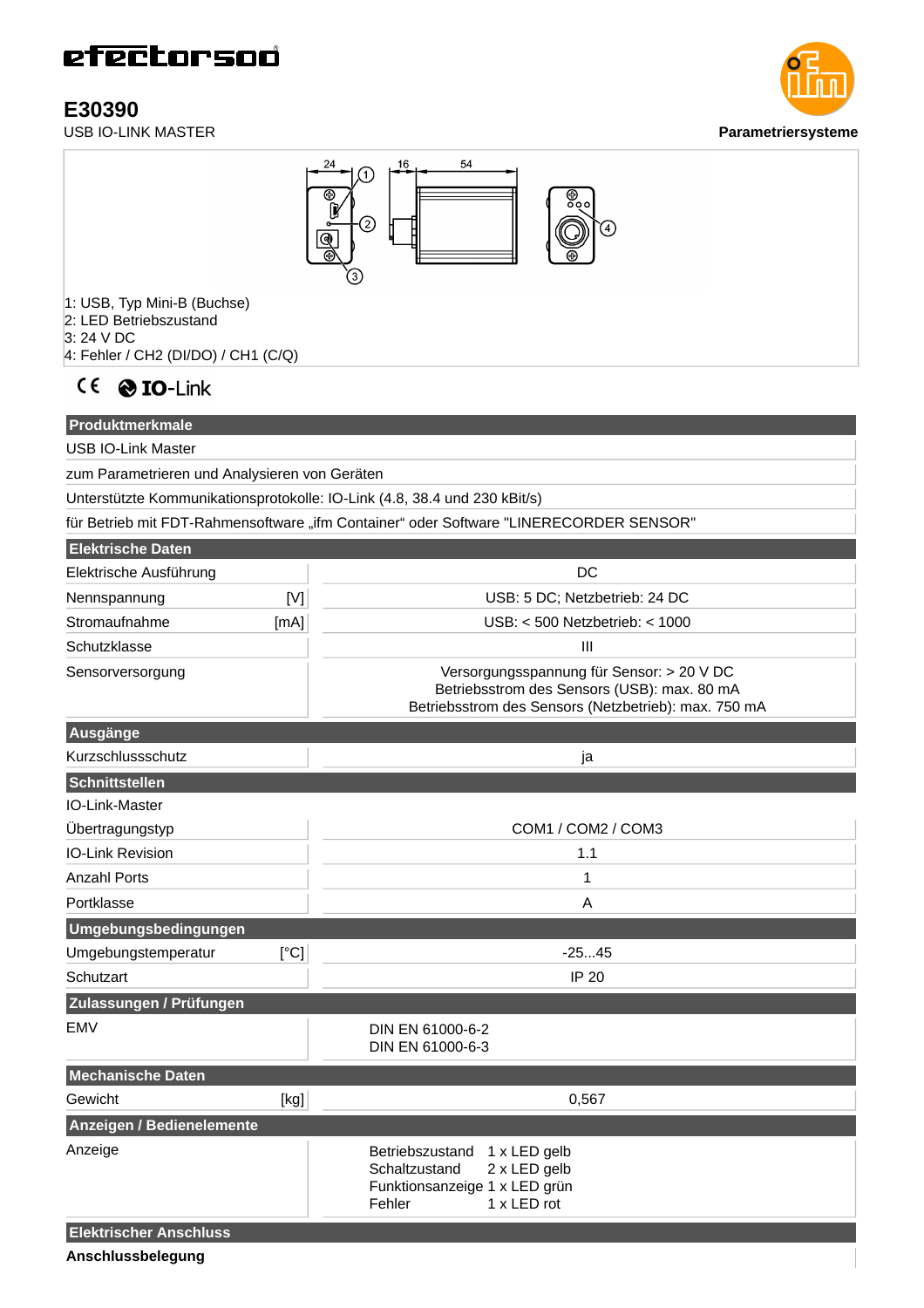**E30390**<br>**USB IO-LINK MASTER** 



ifm electronic gmbh • Friedrichstraße 1 • 45128 Essen — Technische Änderungen behalten wir uns ohne Ankündigung vor! — DE — E30390 — 08.11.2013

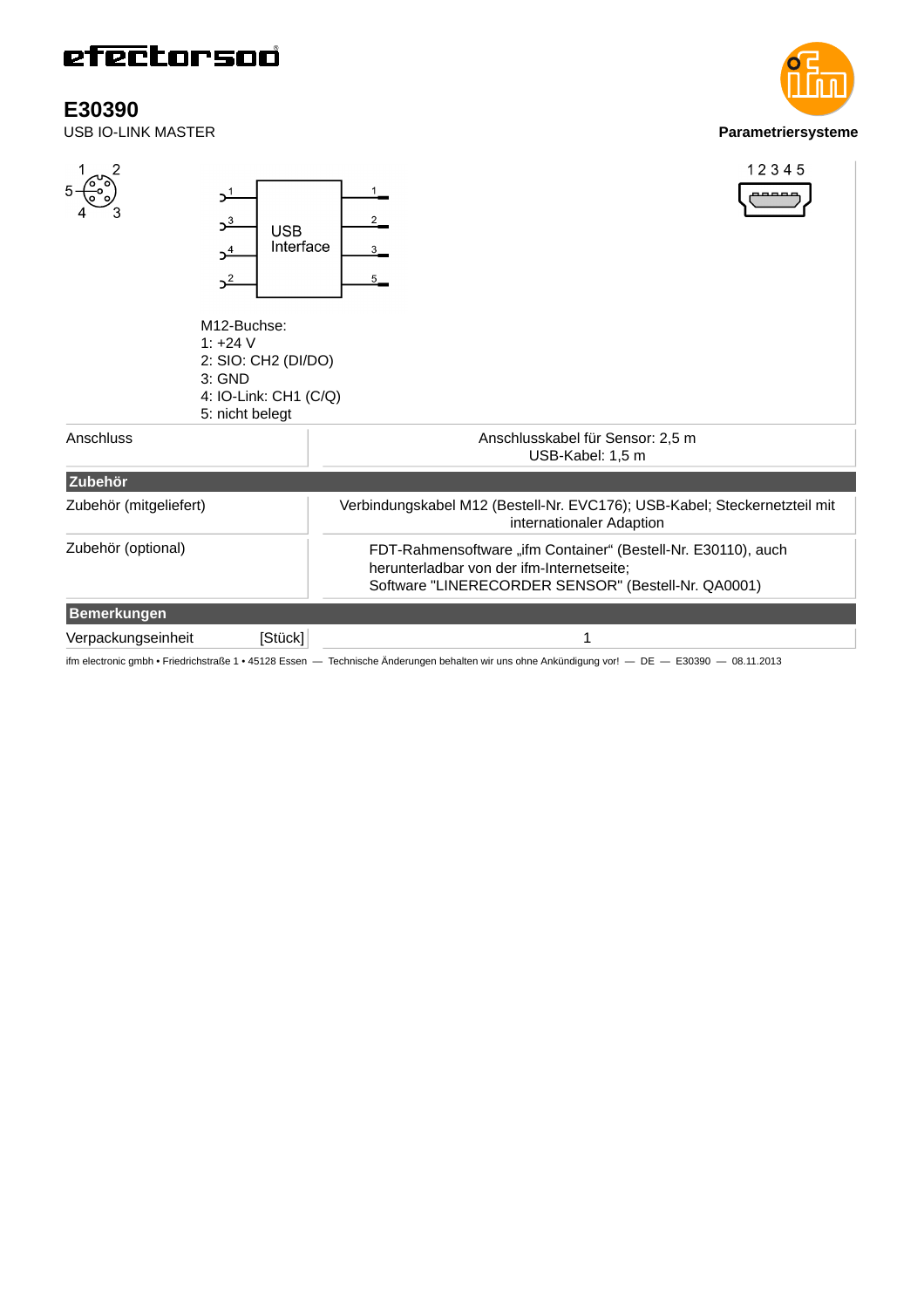**E30390**<br>USB IO-LINK MASTER





3: 24 V DC 4: Error / CH2 (DI/DO) / CH1 (C/Q)

CE @ IO-Link

**Product characteristics**

USB IO-Link master

for parameter setting and analysis of units

Supported communication protocols: IO-Link (4.8, 38.4 and 230 Kbits/s)

for operation with FDT framework software "ifm Container" or software "LINERECORDER SENSOR"

| <b>Electrical data</b>  |                              |                                                                                                                                                                   |
|-------------------------|------------------------------|-------------------------------------------------------------------------------------------------------------------------------------------------------------------|
| Electrical design       |                              | DC.                                                                                                                                                               |
| Nominal voltage         | $\lbrack \mathsf{V} \rbrack$ | USB: 5 DC; Mains operation: 24 DC                                                                                                                                 |
| Current consumption     | [mA]                         | $USB: < 500$ Mains operation: $< 1000$                                                                                                                            |
| <b>Protection class</b> |                              | Ш                                                                                                                                                                 |
| Sensor supply           |                              | Supply voltage for the sensor: $>$ 20 V DC<br>Operating current of the sensor (USB): max. 80 mA<br>Operating current of the sensor (mains operation): max. 750 mA |

| <b>Outputs</b>                       |      |                                                                                                                              |
|--------------------------------------|------|------------------------------------------------------------------------------------------------------------------------------|
| Short-circuit protection             |      | yes                                                                                                                          |
| Interfaces                           |      |                                                                                                                              |
| <b>IO-Link master</b>                |      |                                                                                                                              |
| Transfer type                        |      | COM1 / COM2 / COM3                                                                                                           |
| IO-Link revision                     |      | 1.1                                                                                                                          |
| Number of ports                      |      | $\mathbf{1}$                                                                                                                 |
| Port type                            |      | A                                                                                                                            |
| <b>Environment</b>                   |      |                                                                                                                              |
| Ambient temperature                  | [°C] | $-2545$                                                                                                                      |
| Protection                           |      | <b>IP 20</b>                                                                                                                 |
| <b>Tests / approvals</b>             |      |                                                                                                                              |
| <b>EMC</b>                           |      | DIN EN 61000-6-2<br>DIN EN 61000-6-3                                                                                         |
| <b>Mechanical data</b>               |      |                                                                                                                              |
| Weight                               | [kg] | 0.567                                                                                                                        |
| <b>Displays / operating elements</b> |      |                                                                                                                              |
| <b>Display</b>                       |      | Operating status 1 x LED yellow<br>Switching status 2 x LED yellow<br>Function display 1 x LED green<br>1 x LED Red<br>Fault |
| <b>Electrical connection</b>         |      |                                                                                                                              |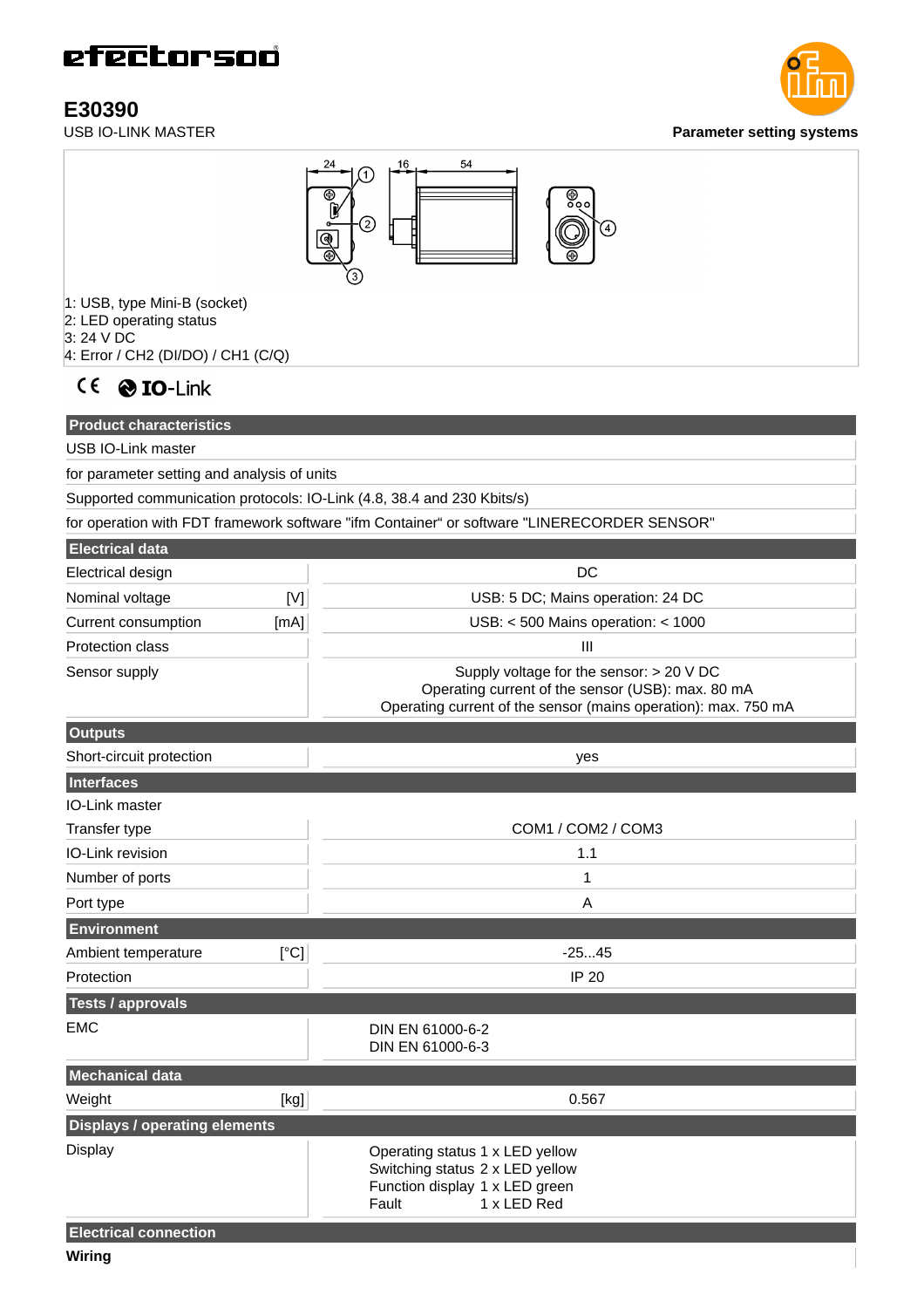**E30390**<br>USB IO-LINK MASTER



ifm electronic gmbh • Friedrichstraße 1 • 45128 Essen — We reserve the right to make technical alterations without prior notice. — GB — E30390 — 08.11.2013

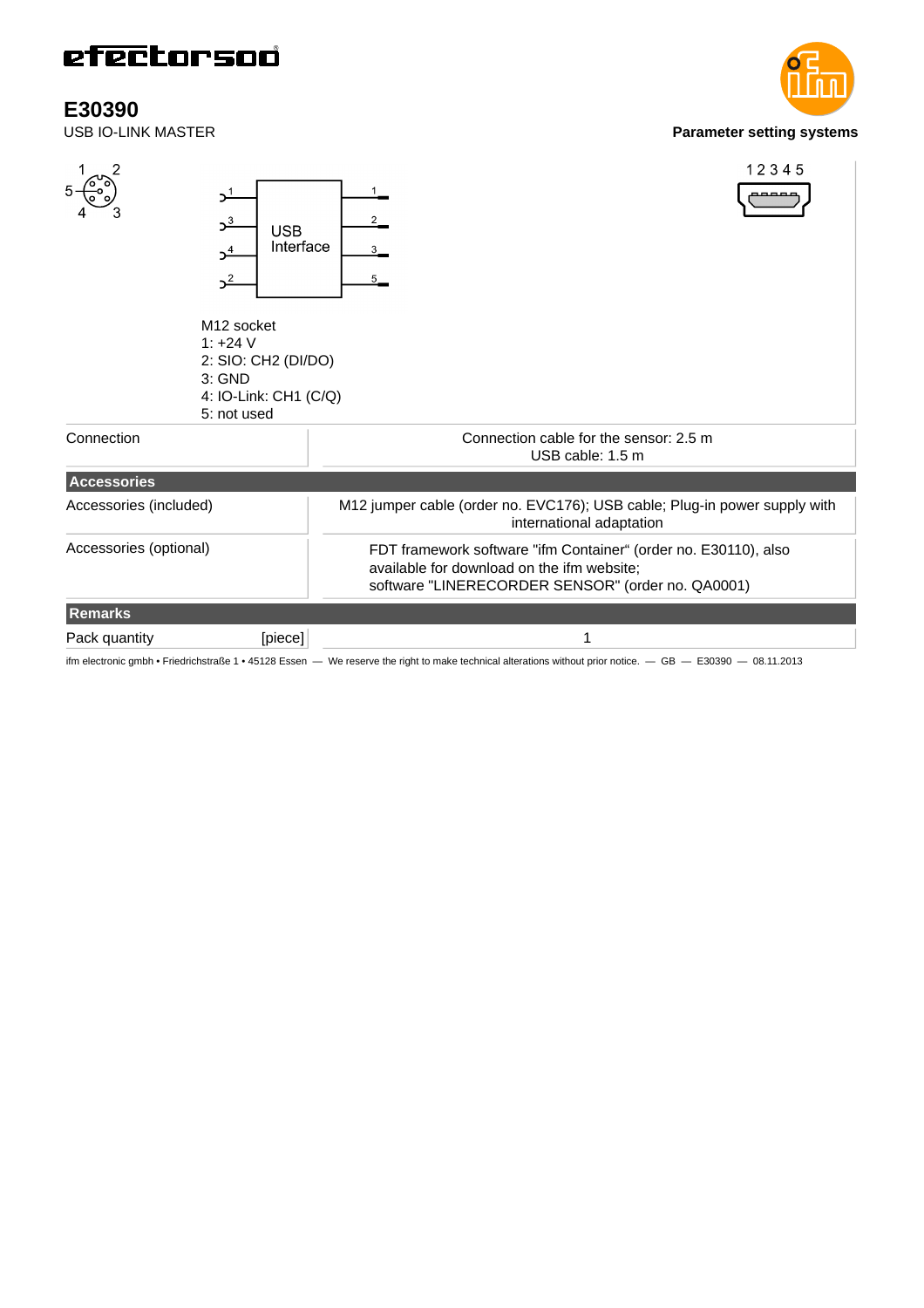**E30390**<br>USB IO-LINK MASTER

**Systèmes de paramétrage** 



- 1: USB, type mini B (femelle)
- 2: LED état de fonctionnement
- 3: 24 V DC
- 4: Défaut / CH2 (DI/DO) / CH1 (C/Q)



### **Caractéristiques du produit**

Maître IO-Link USB

pour le paramétrage et l'analyse d'appareils

Protocoles de communication supportés : IO-Link (4.8, 38.4 et 230 kbits/s)

pour le fonctionnement avec le logiciel cadre FDT "ifm Container" ou le logiciel "LINERECORDER SENSOR"

| Données électriques   |      |                                                                                                                                                                                            |
|-----------------------|------|--------------------------------------------------------------------------------------------------------------------------------------------------------------------------------------------|
| Technologie           |      | DC.                                                                                                                                                                                        |
| Tension nominale      | M    | USB: 5 DC; Alimentation par le réseau : 24 DC                                                                                                                                              |
| Consommation          | [mA] | USB: < 500 Alimentation par le réseau : < 1000                                                                                                                                             |
| Classe de protection  |      | Ш                                                                                                                                                                                          |
| Alimentation capteurs |      | Tension d'alimentation capteur : $> 20$ V DC<br>Courant de fonctionnement du capteur (USB) : max. 80 mA<br>Courant de fonctionnement du capteur (alimentation par le réseau) : max. 750 mA |

| Sorties                          |                                                                                                                                                         |
|----------------------------------|---------------------------------------------------------------------------------------------------------------------------------------------------------|
| Protection courts-circuits       | oui                                                                                                                                                     |
| Interfaces                       |                                                                                                                                                         |
| Maître IO-Link                   |                                                                                                                                                         |
| Type de transmission             | COM1 / COM2 / COM3                                                                                                                                      |
| Révision IO-Link                 | 1.1                                                                                                                                                     |
| Nombre de ports                  | $\mathbf 1$                                                                                                                                             |
| Type de port                     | A                                                                                                                                                       |
| <b>Conditions d'utilisation</b>  |                                                                                                                                                         |
| Température ambiante<br>[°C]     | $-2545$                                                                                                                                                 |
| Protection                       | <b>IP 20</b>                                                                                                                                            |
| <b>Tests / Homologations</b>     |                                                                                                                                                         |
| <b>CEM</b>                       | DIN EN 61000-6-2<br>DIN EN 61000-6-3                                                                                                                    |
| Données mécaniques               |                                                                                                                                                         |
| [kg]<br>Poids                    | 0,567                                                                                                                                                   |
| Afficheurs / éléments de service |                                                                                                                                                         |
| Indication                       | Etat de fonctionnement<br>1 x LED jaune<br>Indication de commutation 2 x LED jaune<br>Indication de fonction<br>1 x LED vert<br>1 x LED rouge<br>Erreur |
| Raccordement électrique          |                                                                                                                                                         |